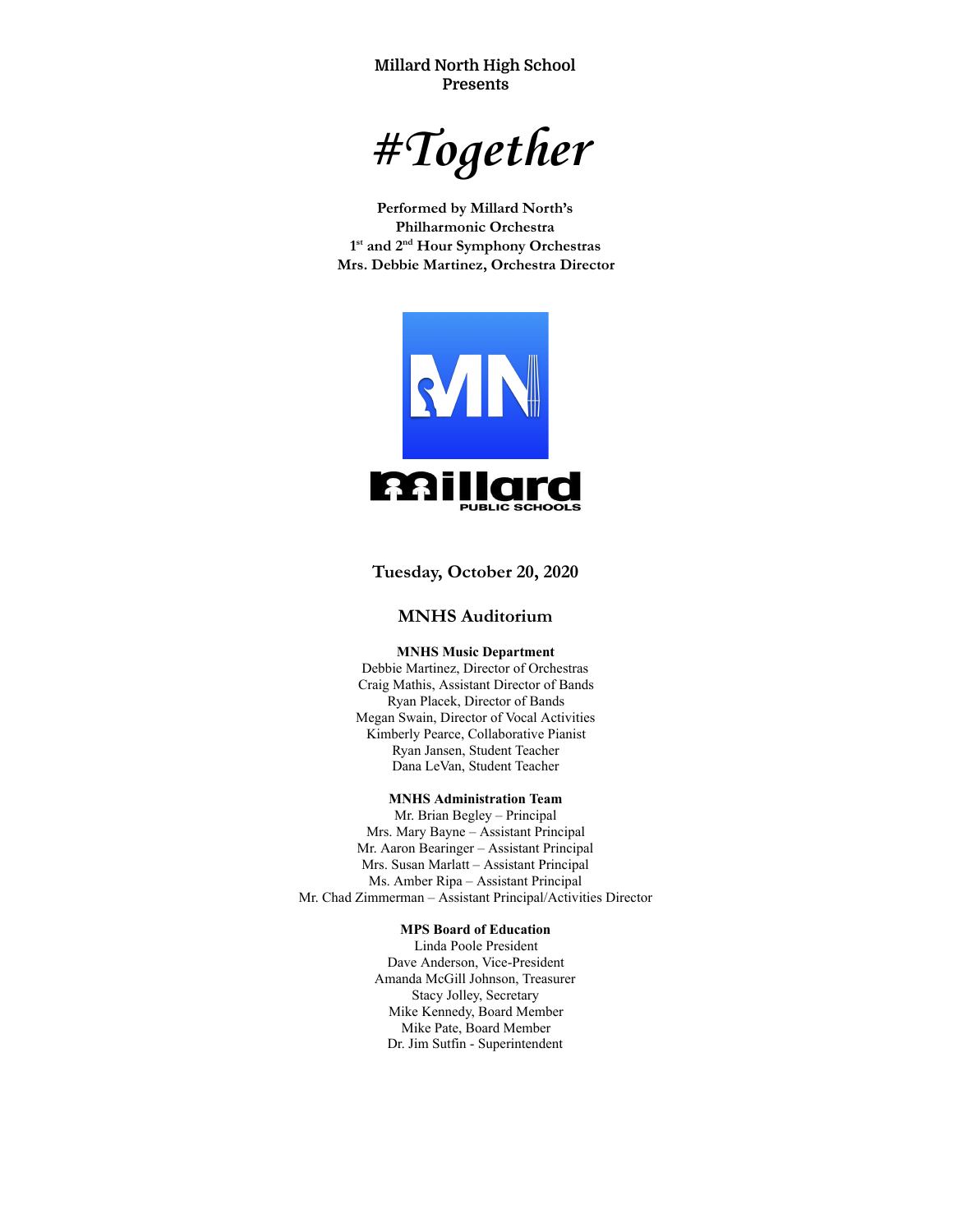# Interlude: Nightfall Yukiko Nishimura

Basses Loaded Carrie Lane Gruselle *Featuring:* Bassists Katy Braak, Ethan Mann, Damian Nordahl; Ms. Dana LeVan, Drum Set *Solists:* Damian Nordahl, Brayden Hemje, Arpun Kunnath, John Dondlinger, Devin Neville, Breanna Stuck, Hannah Roth, Sunny Zhao

# 2<sup>nd</sup> Hour Symphony Orchestra

| 1:04 Ensemble 1: Londonderry Air<br>An Old Irish Melody, ed. E. De Lemater                                                  | Violin I: Aidan Coniglio<br>Violin II: Jolie Smith<br>Viola: Emma Bockelmann, Zane Colgan<br>Cello: Brendan McCauley                                |  |
|-----------------------------------------------------------------------------------------------------------------------------|-----------------------------------------------------------------------------------------------------------------------------------------------------|--|
| 3:58 Ensemble 2: Largo from New World<br>Symphony<br>Antonin Dvorak, ed. E. De Lemater                                      | Violin I: Sarah Wood<br>Violin II: Mackenzie Krenk<br>Viola: Lauren Vierregger<br>Cello: Varun Sivakumar, Blane Wheeler<br>Bass: Christian Vihstadt |  |
| 8:22 Ensemble 3: Air from Suite No. 3 in<br>D Major, BWV 1068<br>J. S. Bach, arr. Matthew Naughtin                          | Violin I: Teagan Berlin<br>Violin II: Rachel Louthan<br>Viola: Ananya Dishong<br>Cello: Mitchell Estey, James Flaugh                                |  |
| 11:54 Ensemble 4: Eine Kleine Nachtmusik,<br>K. 525<br>Ι.<br>Allegro<br>W. A. Mozart                                        | Violin I: Sarang Kim<br>Violin II: Mathew Gabriel Mitchell<br>Viola: Lilly Doeppers, Jaylee Stark<br>Cello: Alyssa Lutzow                           |  |
| 17:42 Ensemble 5: Divertimento in C Major,<br>K. 157<br>I.<br>Allegro<br>W. A. Mozart                                       | Violin I: Jasmine Russell<br>Violin II: Maya Morelli<br>Viola: Ethan Aughe<br>Cello: Sam Hartman, Anthony Shakulin                                  |  |
| 20:21 Ensemble 6: Young Prince and the<br>Princess from Scheherazade<br>N. Rimsky-Korsakov,<br>arr. H. Whistler & H. Hummel | Violin I: Eliese Ueding<br>Violin II: Stephen Tran<br>Viola: Paul Bierman, Ellie Hrynkow<br>Cello: Brayden Gill<br>Bass: Christopher Henderson      |  |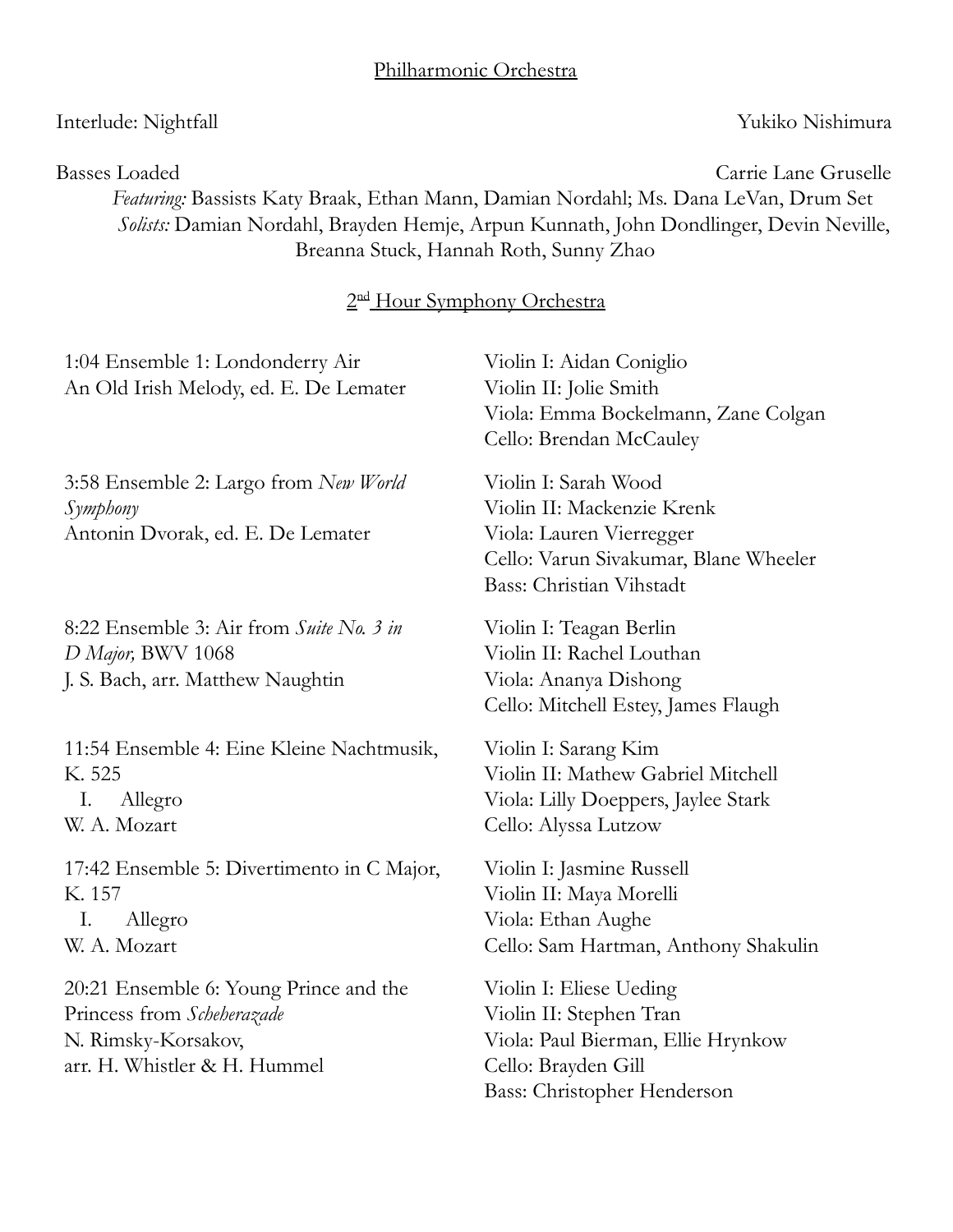31:51 Remote Ensemble 1: Scene and Dance from *Swan Lake Ballet* P. I. Tchaikovsky

28:26 Remote Ensemble 2: Canon in D Johann Pachelbel

25:23 Ensemble 3: Largo from *New World Symphony* Antonin Dvorak, ed. E. De Lemater

23:39 Ensemble 4: Rule, Britannia Thomas Arne, arr. Percy Hall

Violin I: Jayadeep Peddyreddy Violin II: Jessica Cunliffe Viola: Arya Volvoicar Cello: Anusha Deshpande

Violin I: Wenbo Jia Violin II: Abhi Karri Violin III: Ashmitha Ramalingam Cello: Varsha Kethu

Violin I: Swayam Kontamwar and Mona Lao Violin II: Sai Gade and Marjudi Willbrand Viola: Praneetha Thutika Cello: Srila Prathivadhi-Bayankaram

Cello I: Donovan Lane Cello II: Evan Burns Cello III: Matthew Lowry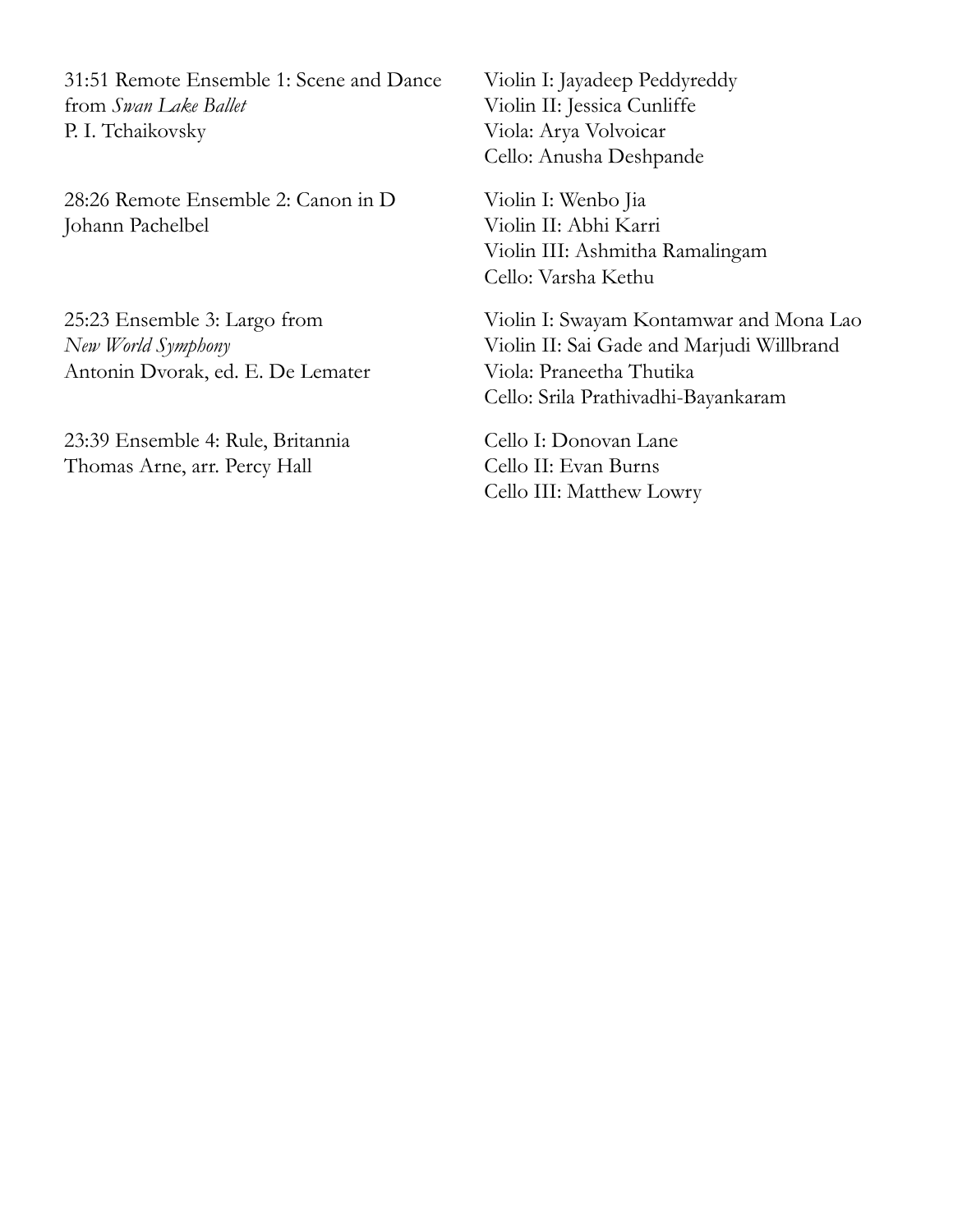# 1st Hour Symphony Orchestra

:47 Ensemble 1: Hornpipe *from Water Music* Georg Friedrich Handel, arr. Matthew Naughtin

2:46 Ensemble 2: Hungarian Dance No. 5 Johannes Brahms, ed. E. De Lamater

6:54 Ensemble 3: Canon in D Johann Pachelbel

12: 07 Ensemble 4: Divertimento in C Major, K. 157 I. Allegro W. A. Mozart

15:27 Ensemble 5: Hungarian Dance No. 5 Johannes Brahms, ed. E. De Lamater

18:22 Ensemble 6: Divertimento in C Major, K. 157 I. Allegro W. A. Mozart

24:08 Ensemble 7: Sonatina in G and Romanze L. van Beethoven, arr. O. J. James from *18 Masterworks for String Trio* 

28:19 Ensemble 8: Hornpipe *from Water Music* Georg Friedrich Handel, arr. Matthew Naughtin

Violin I: Joseph Zhong Violin II: Katie Fulkerson Viola: Moriah Friesen Cello: Melody Hong

Violin I: Noelle Whitbeck Violin II: Emmy Stout Viola: Korbin Welker Cello: Jeff Luzum Bass: Eunice Cho

Violin I: Sachi Lele Violin II: Kristine Roberts Viola: Roan Young Cello: Pranavi Athota

Violin I: Lacie Smith Violin II: Abby Adams-Spitzer Viola: Emeline Burton Cello: Audrey Cherek

Violin I: Olivia Twedt Violin II: Callie Stalnaker Viola: Libby Meade Cello: Jordan Russell Bass: Conor Michaud

Violin I: Allison Louthan Violin II: Sushmitha Chandrasekaran Viola: Gretchen Braak, Abby Flaugh Cello: Tess Crowell

Violin: Francesca Kerkhofs Viola: Davis Hill Cello: Aaron Collins

Violin I: Anvitha Boosani Violin II: Kheely Warren Viola: Katie Clayton Cello: Collette Feagins Bass: Madalyn Bair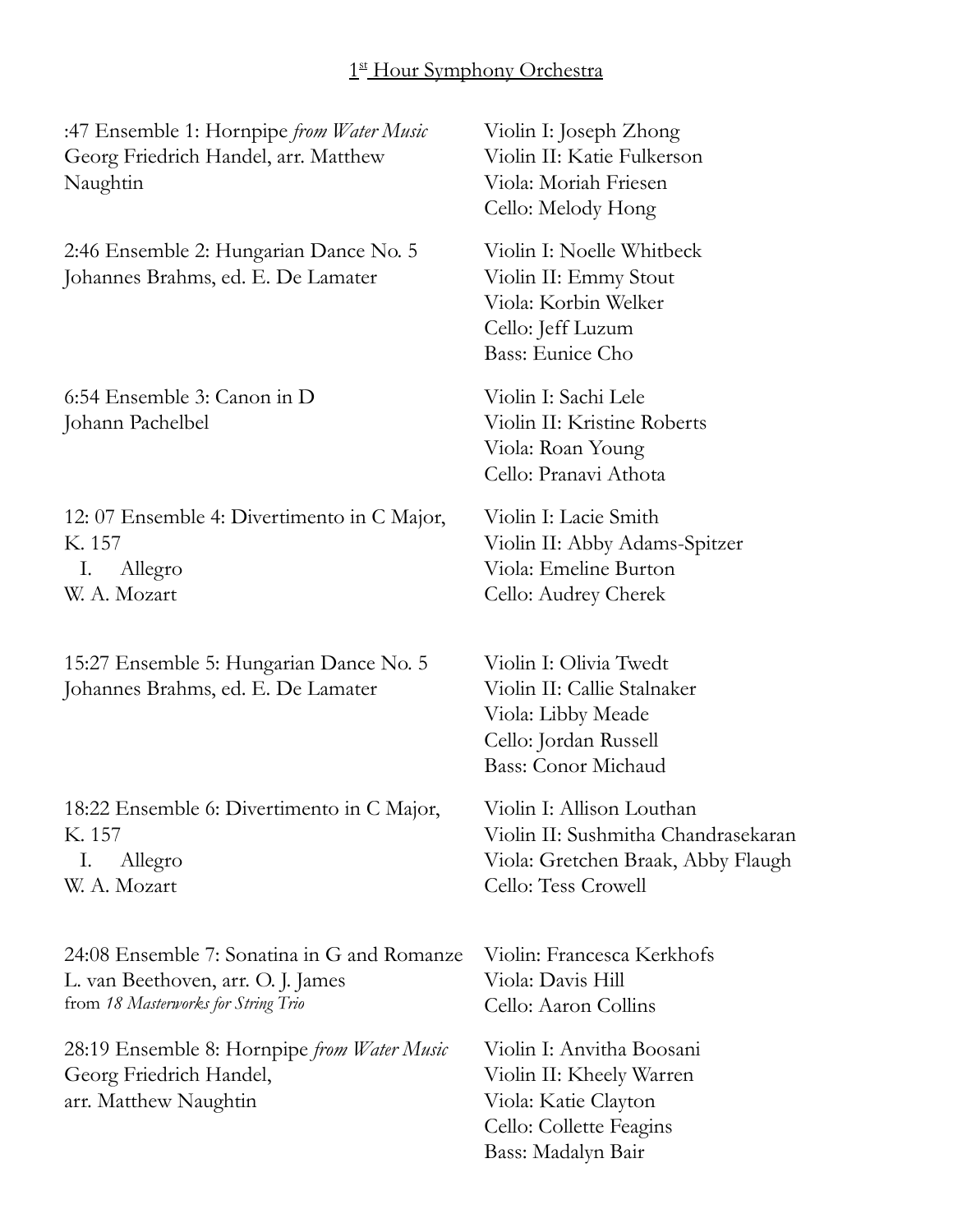29:37 Ensemble 9: Hungarian Dance No. 5 Johannes Brahms, ed. E. De Lamater

32:32 Ensemble 10: Divertimento in C Major, K. 157 I. Allegro W. A. Mozart

35:20 Ensemble 11: Canon in D Johann Pachelbel

41:48 Remote Ensemble 1: Canon in D Johann Pachelbel

46:51 Remote Ensemble 2: Eine Kleine Nachtmusik, K. 525 I. Allegro W. A. Mozart

49:13 Remote Ensemble 3: La Rejouissance from *Music for the Royal Fireworks* Georg Friedrich Handel, arr. Matthew Naughtin

Violin I: Whitney Jung Violin II: Ella Baustert Viola: Roe Hanneman Cello: Rory Jiang

Violin I: Jalan Zhu Violin II: Shiv Lele Viola: Ben Lynch Cello: Austin Glasgow

Violin I: Jillian Bunjer, Molly Hosch-Hill Violin II: Maya Jean Elting Viola: Jack Neville, Victor Thoms Bass: Abby Demson

Violin I: Niharika Devaraju Violin II: Arjun Ramesh Violin III: Charlie Carmichael Viola: Yazeed Abayazid Cello: Eshaan Giri

Violin I: Adithya Vinod Violin II: Jerry Kappuzha Viola: Shreeya Shapkota Cello: Sophie Baguyos

Violin I: Arjun Nair Violin II: Charitha Bodepudi, Arjun Sakthi Violin III: Navya Khandavalli Cello: Shresht Yadav

*The district respectfully requests that any audio or video recording made of this performance be for personal use only and not be posted to a public website. Posting to a public website violates copyright law and the licensing agreement that covers the music contained in this performance. The District's license does not authorize the broadcasting, telecasting, or transmission or retransmission by wire, Internet, website, or other media.*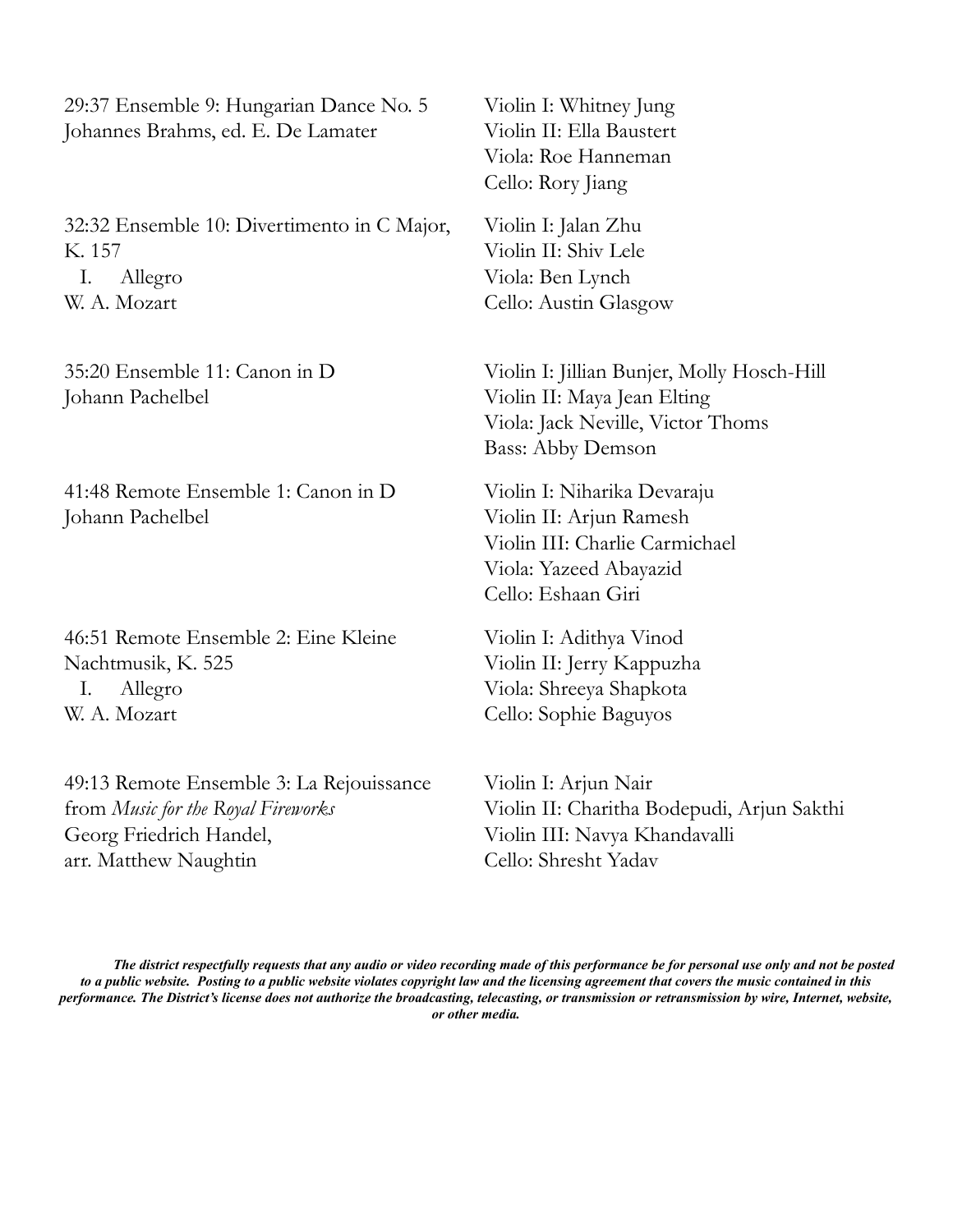# **Philharmonic Orchestra**

**Violin I**  Aman Andukuri Maya Brilz Elizabeth Burton Thomas Funk Amina Hussain Arpun Kunnath Lucas Lee Nina Martinez Advika Namasivayam Sarah Rasheed Shriya Samanta Emma Schmidt Emmalee Smith Juhith Swarna Xinyuan Tian Jannette Vilela-Vega Sunny Zhao

## **Violin II**

Charles Baguyos John Dondlinger Nyayoung Gatluak Izzy Kerns Alice Liang Sophia Luebke Ashley Martinez-Pizano Keerthna Nair Devin Neville Grace Peng Tanisha Phulari Hannah Roth Emerson Shaw Breanna Stuck Jerry Sun Austin Tsai Nayan Vel Alaina Wieck Rohan Yalamanchili

# **Viola**

Payton Frazier Brendan Hepfner Ishani Karki William Keller Hannah Longnecker Laura McCoy Tanya Ramaswamy Joey Short

## **Cello**

Sebastian Antes Andrew Flaugh Brayden Hemje Rachel Lee Emerson McCall Ethan Park Maycee Parsons Ainsley Scritchfield Nolan Smith Teagan Sullivan Zeph Waters

## **Bass**

Katy Braak Ethan Mann Damian Nordahl